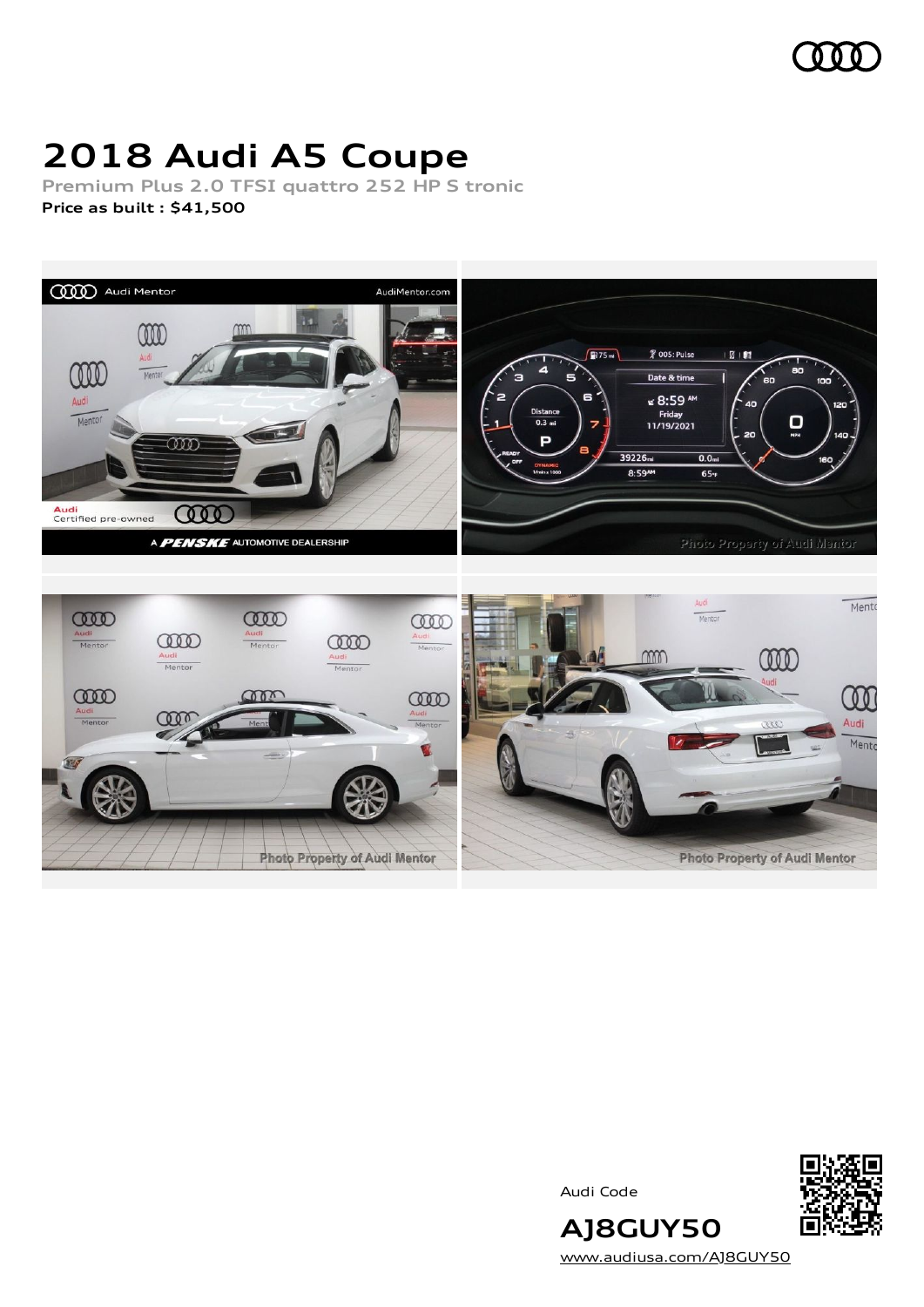**Audi 2018 Audi A5 Coupe** Premium Plus 2.0 TFSI quattro 252 HP S tronic

**Price as buil[t](#page-7-0)** \$41,500

#### **Exterior colour**

Glacier White metallic

#### **Interior colour**

| Seats     | black-black |
|-----------|-------------|
| Dashboard | black-black |
| Carpet    | black       |
| Headliner | black       |



#### **Further Information**

| Type of vehicle | Used car     |  |
|-----------------|--------------|--|
| Mileage         | 39,225 miles |  |
|                 | No           |  |
| Warranty        |              |  |
|                 |              |  |
| Audi Code       |              |  |

AJ8GUY50

**Your configuration on www.audiusa.com** [www.audiusa.com/AJ8GUY50](https://www.audiusa.com/AJ8GUY50)

**Commission number** 2215f3d40a0e09af26b5

#### **Technical Specifications**

| Engine type                  | Inline four-cylinder                         |
|------------------------------|----------------------------------------------|
| stroke                       | Displacement/Bore and 1984/82.5 x 92.8 cc/mm |
| Torque                       | 273 @ 1,600-4,500 lb-ft@rpm                  |
| Top track speed              | $130$ mph                                    |
| Acceleration (0 - 60<br>mph) | 5.6 seconds seconds                          |
| Recommended fuel             | Premium                                      |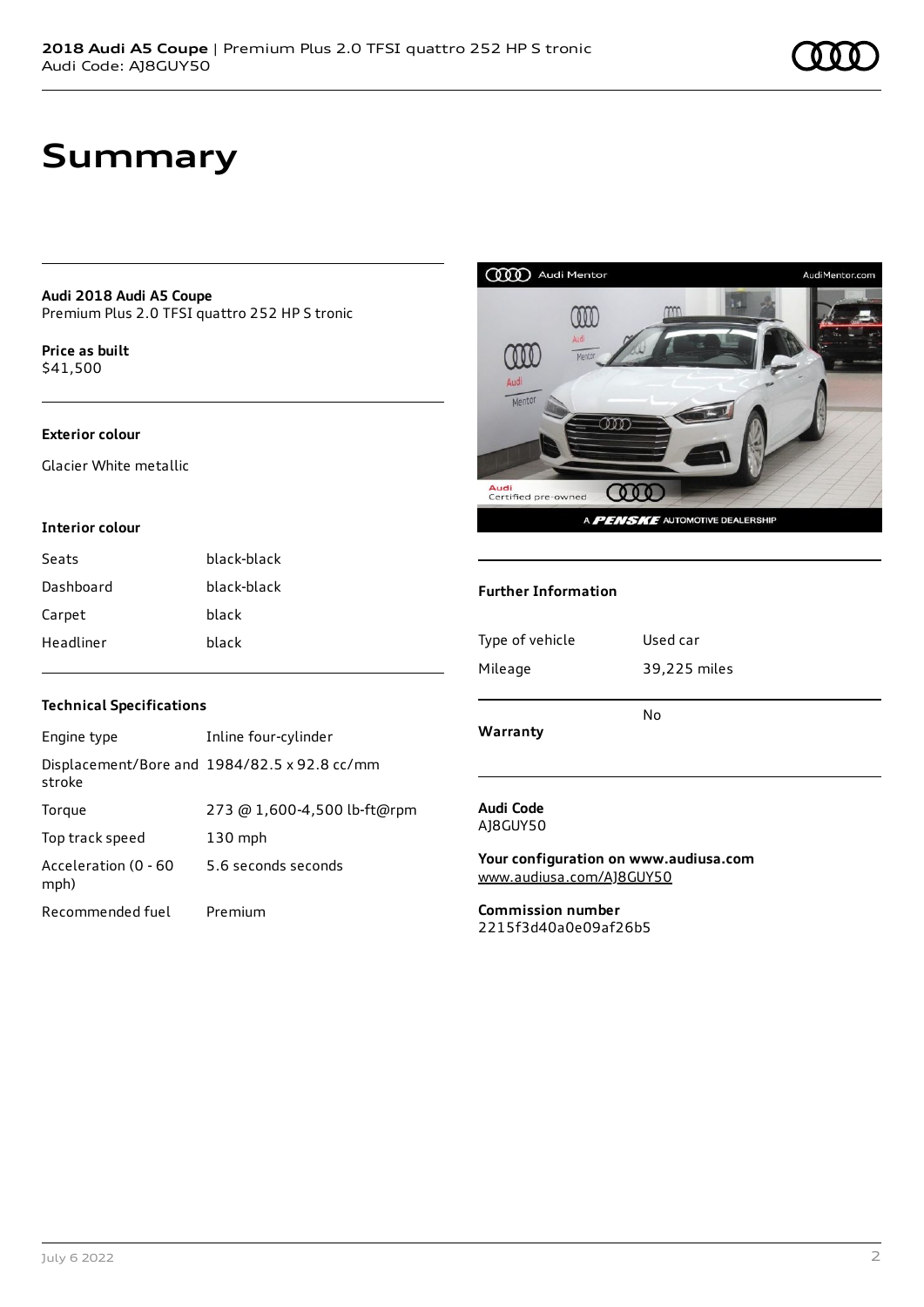

## **Standard features**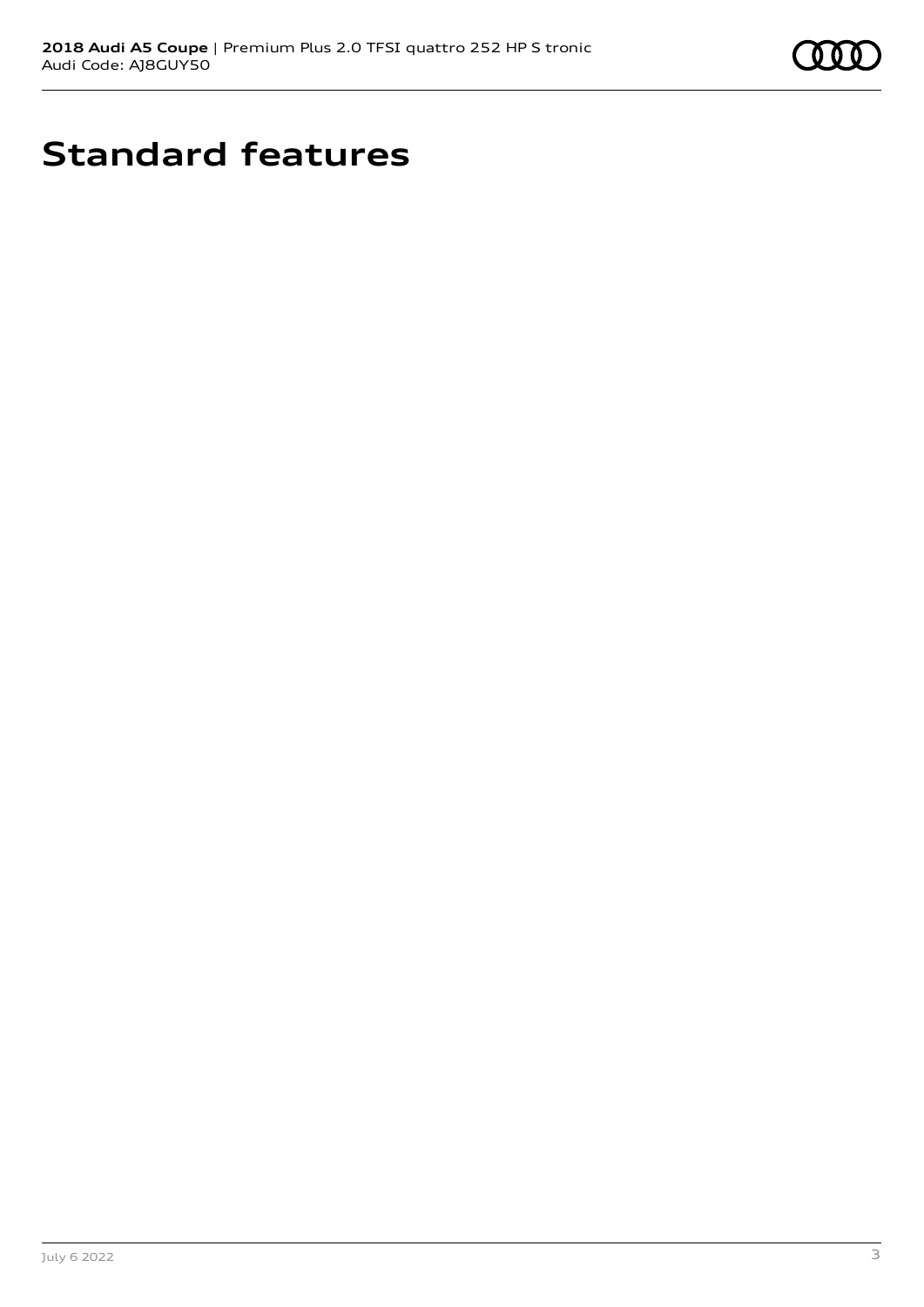## **Dealer remarks**

- AUDI CERTIFIED: UNLIMITED MILEAGE WARRANTY!

2018 Audi A5 2.0T Premium Plus: Navigation Pkg, Bang & Olufsen Audio.

Recent Arrival! Clean CARFAX. SERVICE RECORD AVAILABLE, GOOD TIRES, REAR BACK UP CAMERA, APPLE CAR PLAY ANDROID AUTO, HEATED LEATHER SEATS. 24/34 City/Highway MPG

Audi Certified pre-owned Details:

- \* 300+ Point Inspection
- \* Roadside Assistance

\* Includes 24/7 Roadside Assistance emergency towing, collision, jump start, flat tire change, emergency fuel service, lock-out service, extrication service, Audi assist, CARFAX Vehicle History Report and SiriusXM satellite radio complimentary 90 day subscription. If Audi New Vehicle Limited Warranty (NVLW) coverage remains at time of CPO purchase, CPO Limited Warranty Coverage commences upon expiration of NVLW and continues until 5 years from vehicle's original in-service date with no mileage limitation. If NVLW coverage has expired at time of CPO purchase, CPO Limited Warranty coverage commences at time of purchase and continues for 12 months with no mileage limitation. Limited warranty is transferable between private parties.

- \* Vehicle History
- \* Transferable Warranty
- \* Warranty Deductible: \$0

\* Limited Warranty: 12 Month/Unlimited Mile beginning after new car warranty expires or from certified purchase date - Contact Jeff Ward at 888-430-8209 or jeff.ward@penskeautomotive.com for more information. -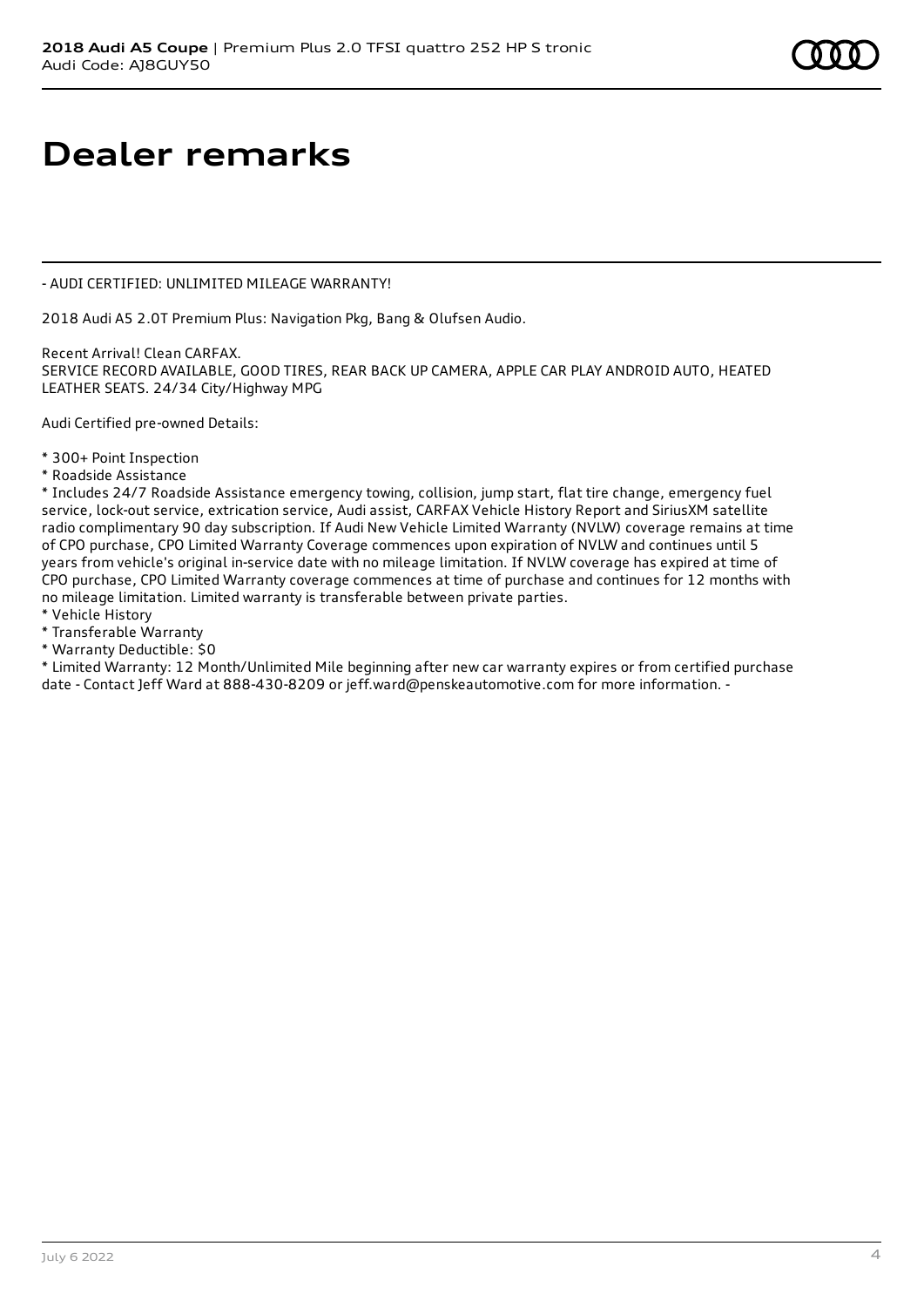### **Technical Specifications**

### **Engineering | Performance**

| Engine type                                 | Inline four-cylinder                         |
|---------------------------------------------|----------------------------------------------|
| Acceleration (0 - 60<br>mph)                | 5.6 seconds seconds                          |
| Engine block                                | Cast-iron                                    |
| Induction/fuel injection Turbocharged/TFSI® |                                              |
| Cylinder head                               | Aluminum-alloy                               |
| Horsepower                                  | 252 @ 5,000-6,000 @ rpm                      |
| Towing capacity                             | $N/A$ $Ib$                                   |
| stroke                                      | Displacement/Bore and 1984/82.5 x 92.8 cc/mm |
| Top track speed                             | $130$ mph                                    |
| Torque                                      | 273 @ 1,600-4,500 lb-ft@rpm                  |
| Valvetrain                                  | 16 valve/DOHC with Audi valvelift            |

#### **Transmission | Drivetrain**

| Gear ratios: 6th         | 0.508:1                                                                                     |
|--------------------------|---------------------------------------------------------------------------------------------|
| Gear ratios: 7th         | 0.386:1                                                                                     |
| Gear ratios: Reverse     | 2.75:1                                                                                      |
| Drivetrain type          | Dual-clutch automatic transmission<br>and quattro <sup>®</sup> all-wheel drive              |
| Gear ratios: Final Drive | 4.27:1                                                                                      |
| Gear ratios: 4th         | 1.057:1                                                                                     |
| Transmission             | Seven-speed S tronic® dual-clutch<br>automatic transmission and<br>quattro® all-wheel drive |
| Gear ratios: 5th         | 0.738:1                                                                                     |
| Gear ratios: 2nd         | 2.190:1                                                                                     |
| Gear ratios: 3rd         | 1.517:1                                                                                     |
| Gear ratios: 1st         |                                                                                             |

#### **Electrical system**

| Alternator | 110-150 A   |
|------------|-------------|
| Battery    | 420 A/75 Ah |

#### **Steering**

| Steering type                              | Electromechanical speed-sensitive<br>power steering |
|--------------------------------------------|-----------------------------------------------------|
| Turning diameter, curb- 37.7 ft<br>to-curb |                                                     |
| Steering ratio                             | 15.9:1                                              |

#### **Suspension**

| Front axle | Five-link front independent steel<br>spring suspension |
|------------|--------------------------------------------------------|
| Rear axle  | Five-link rear independent steel<br>spring suspension  |
| Optional   | Sport suspension                                       |

### **(1/2)**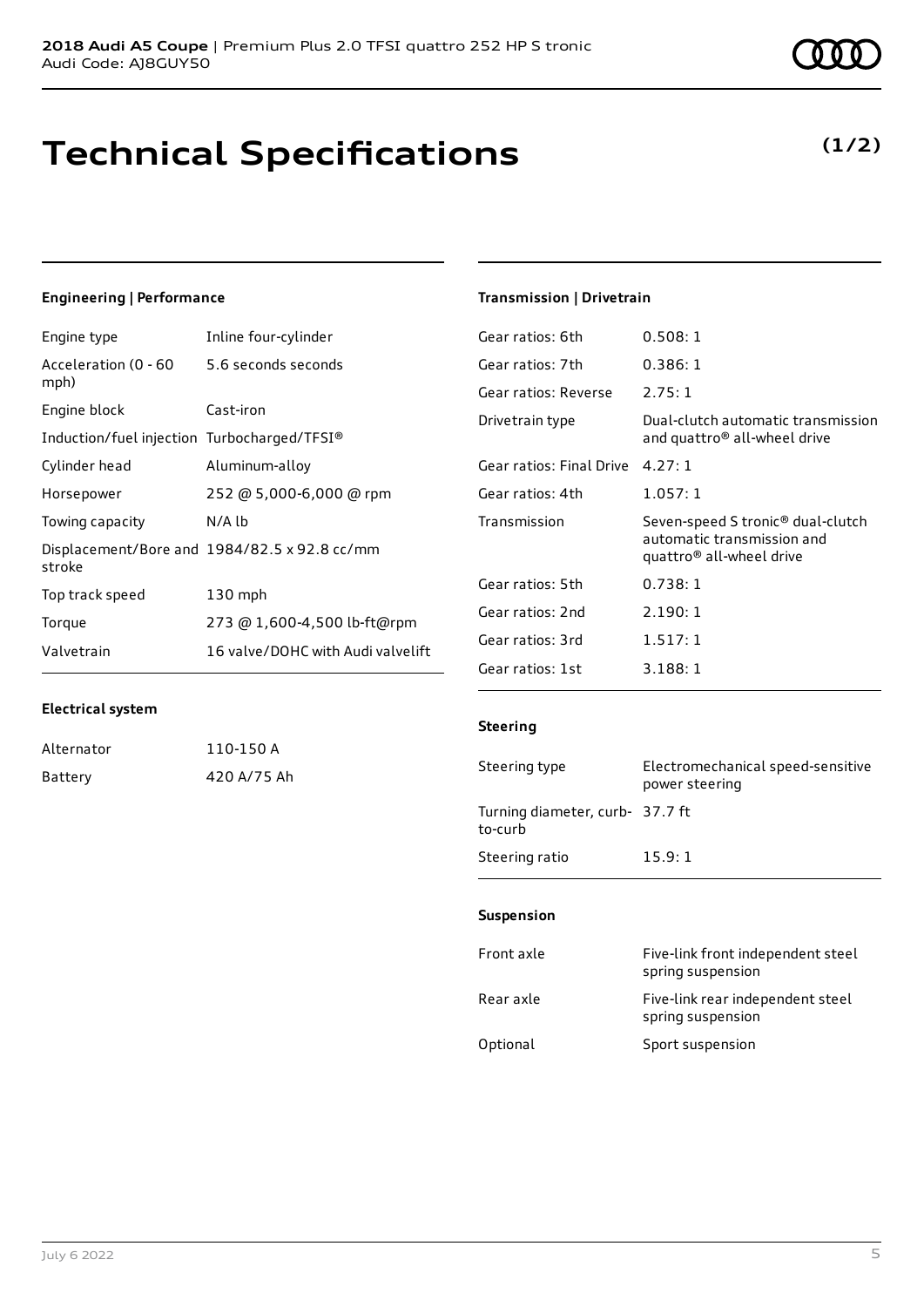## **Technical Specifications**

#### **Brakes**

| Front brakes  | 13.3 (ventilated disc) in |
|---------------|---------------------------|
| Rear brakes   | Not known in              |
| Parking brake | Electromechanical         |

#### **Warranty | Maintenance**

| Warranty    | 4-year/50,000 mile Audi New<br>Vehicle Limited Warranty                                   |
|-------------|-------------------------------------------------------------------------------------------|
| Maintenance | 12-month/10,000 mile (whichever<br>occurs first) NO CHARGE first<br>scheduled maintenance |

#### **Interior measurements**

| Seating capacity                          | 4                 |
|-------------------------------------------|-------------------|
| Shoulder room, rear                       | 50.7 in           |
| Head room with front<br>sunroof           | 39.0 in           |
| Leg room, rear                            | 32.7 in           |
| Shoulder room, front                      | 55.3 in           |
| Head room with rear<br>sunroof            | 36.0 in           |
| FPA Class                                 | Tier 3 ULEV70     |
| Leg room, front                           | 41.3 in           |
| Cargo volume, rear<br>seatbacks up/folded | 11.6 cu ft, cu ft |

#### **Exterior Measurements**

| Height                           | 54 0 in  |
|----------------------------------|----------|
| Overall width without<br>mirrors | 72.7 in  |
| Length                           | 184.0 in |
| Wheelbase                        | 108.8 in |
| Drag coefficient                 | 0.29 Cw  |
| Overall width with<br>mirrors    | 79.9 in  |
| Track rear                       | 61.7 in  |
| <b>Track front</b>               | 62.5 in  |
| Curb weight                      | 3.605 lb |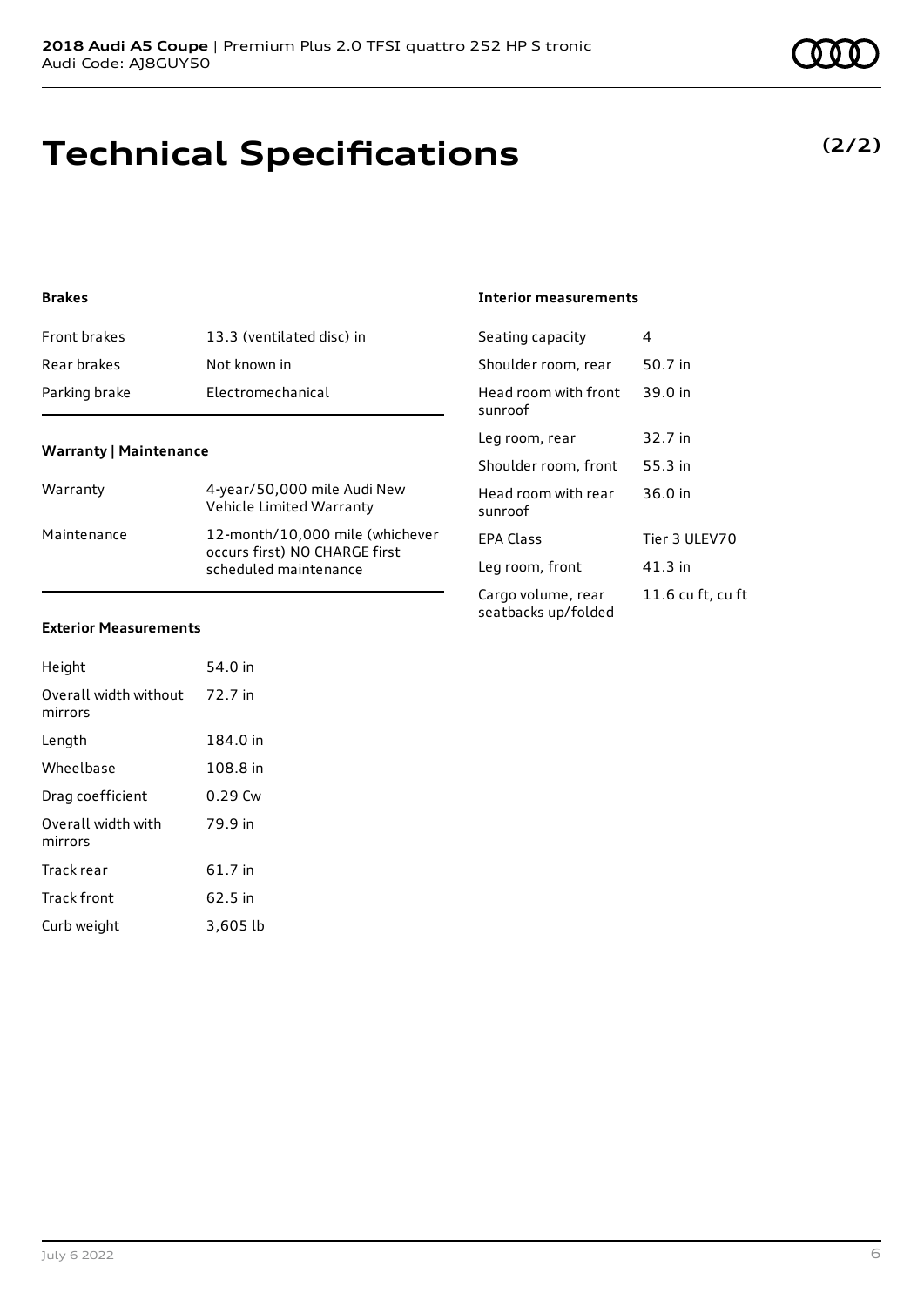# **Contact**

Dealer **Audi Mentor**

8599 Market St 44060 Mentor OH

Phone: +14402094000 FAX: 4409514816

www: [https://www.audimentor.com](https://www.audimentor.com/)